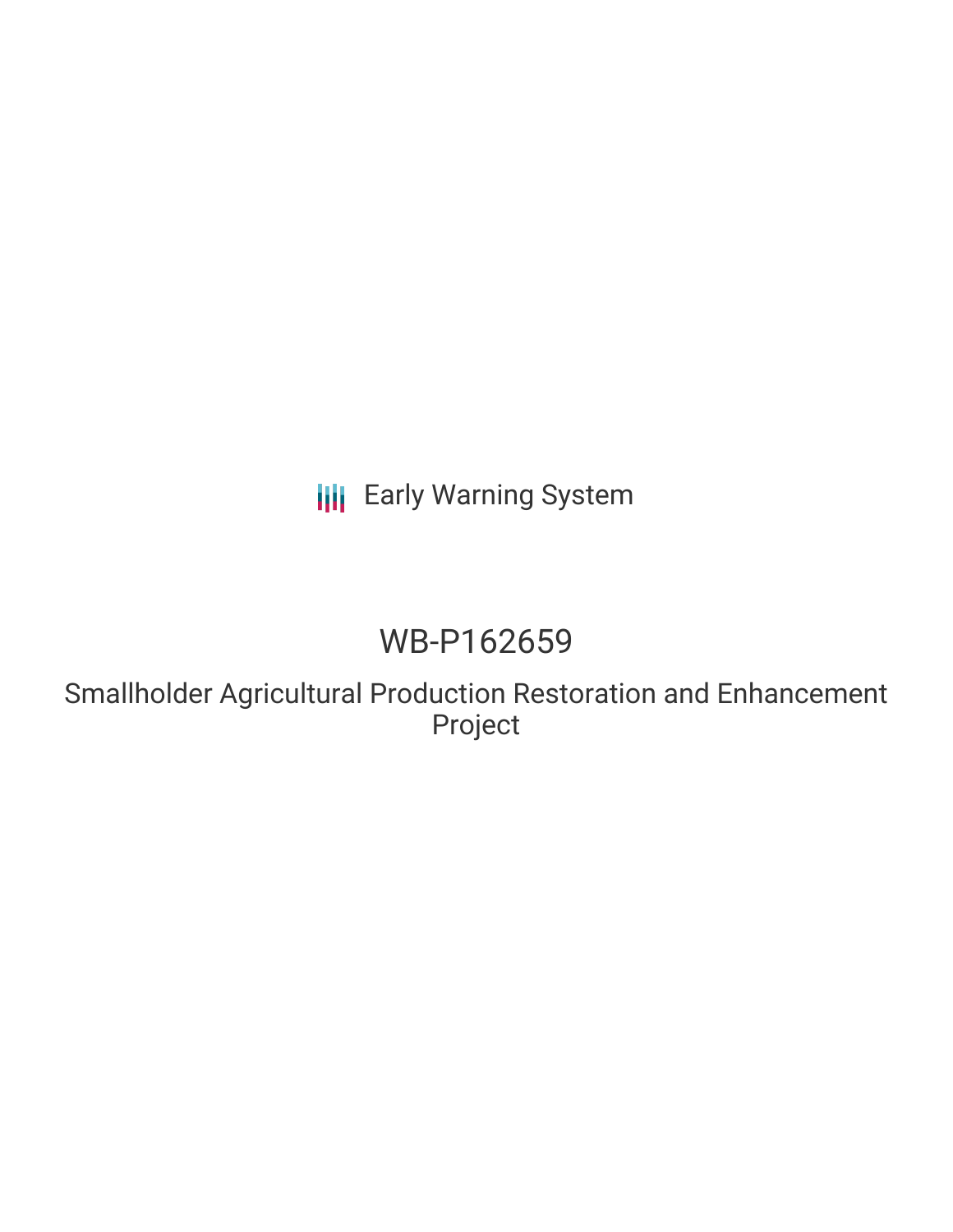

## Early Warning System Smallholder Agricultural Production Restoration and Enhancement Project

### **Quick Facts**

| <b>Countries</b>              | Yemen                    |
|-------------------------------|--------------------------|
| <b>Financial Institutions</b> | World Bank (WB)          |
| <b>Status</b>                 | Active                   |
| <b>Bank Risk Rating</b>       | B                        |
| <b>Voting Date</b>            | 2017-07-31               |
| <b>Borrower</b>               | Republic of Yemen        |
| <b>Sectors</b>                | Agriculture and Forestry |
| <b>Project Cost (USD)</b>     | \$36.00 million          |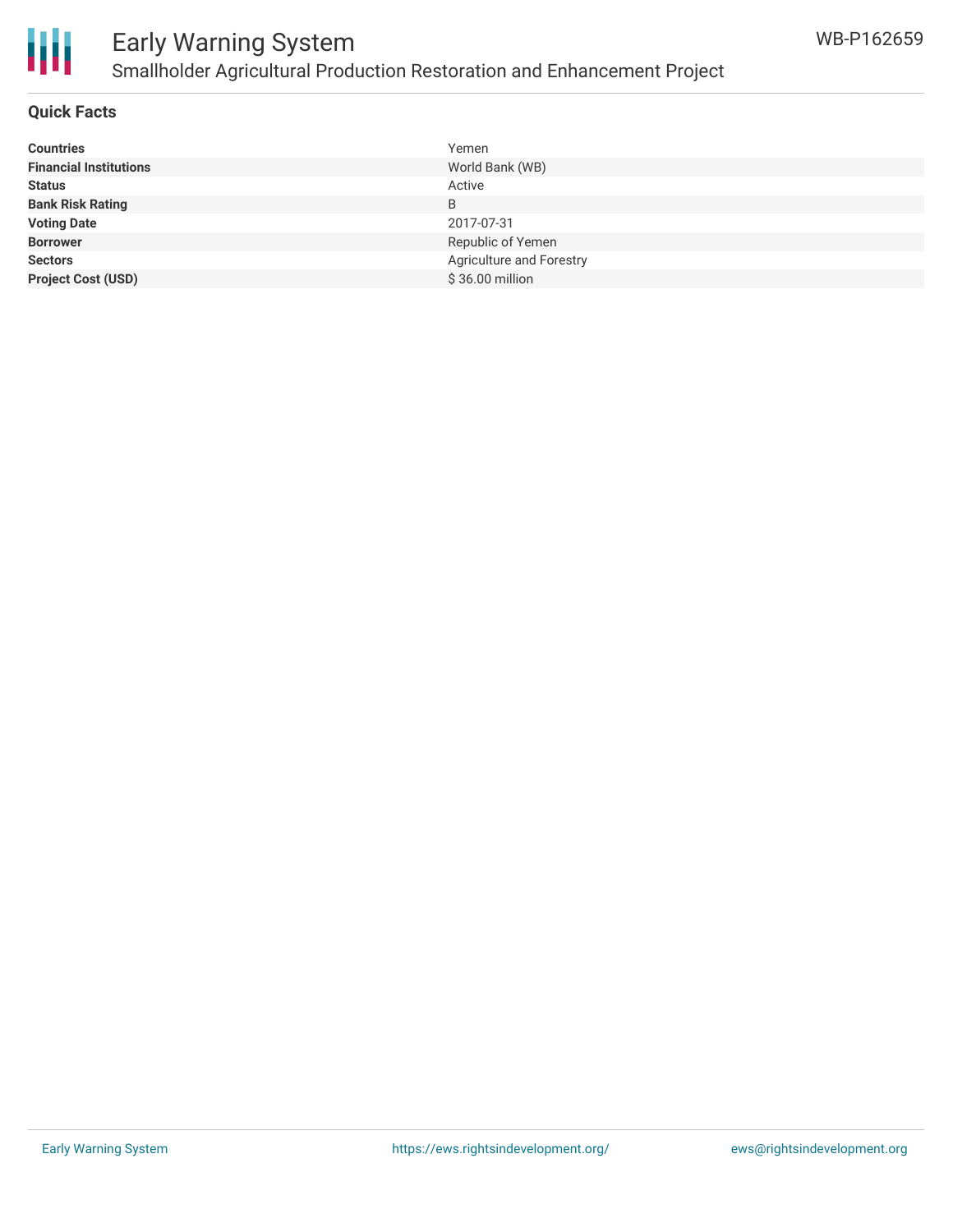

### **Project Description**

The development objective of the Smallholder Agricultural Production Restoration and Enhancement Project for Yemen is to increase the use of productivity and nutrition-enhancing agricultural practices by smallholders in targeted project areas. The project comprises of three components. The first component, community subprojects and investments will finance priority subprojects and investments to increase smallholders' production, income, and nutrition. It consists of following subcomponents: (i) strengthening community land and water management; (ii) improving animal husbandry, livestock production, and animal health services; and (iii) improving livelihoods and adding value to agriculture. The second component, capacity building and extension will finance: (i) capacity building activities to strengthen skills of stakeholders involved in service provision in the project areas; and (ii) extension activities for project beneficiaries in a range of fields. The third component will support project administration and management, and monitoring and evaluation (M and E) activities to ensure satisfactory project implementation.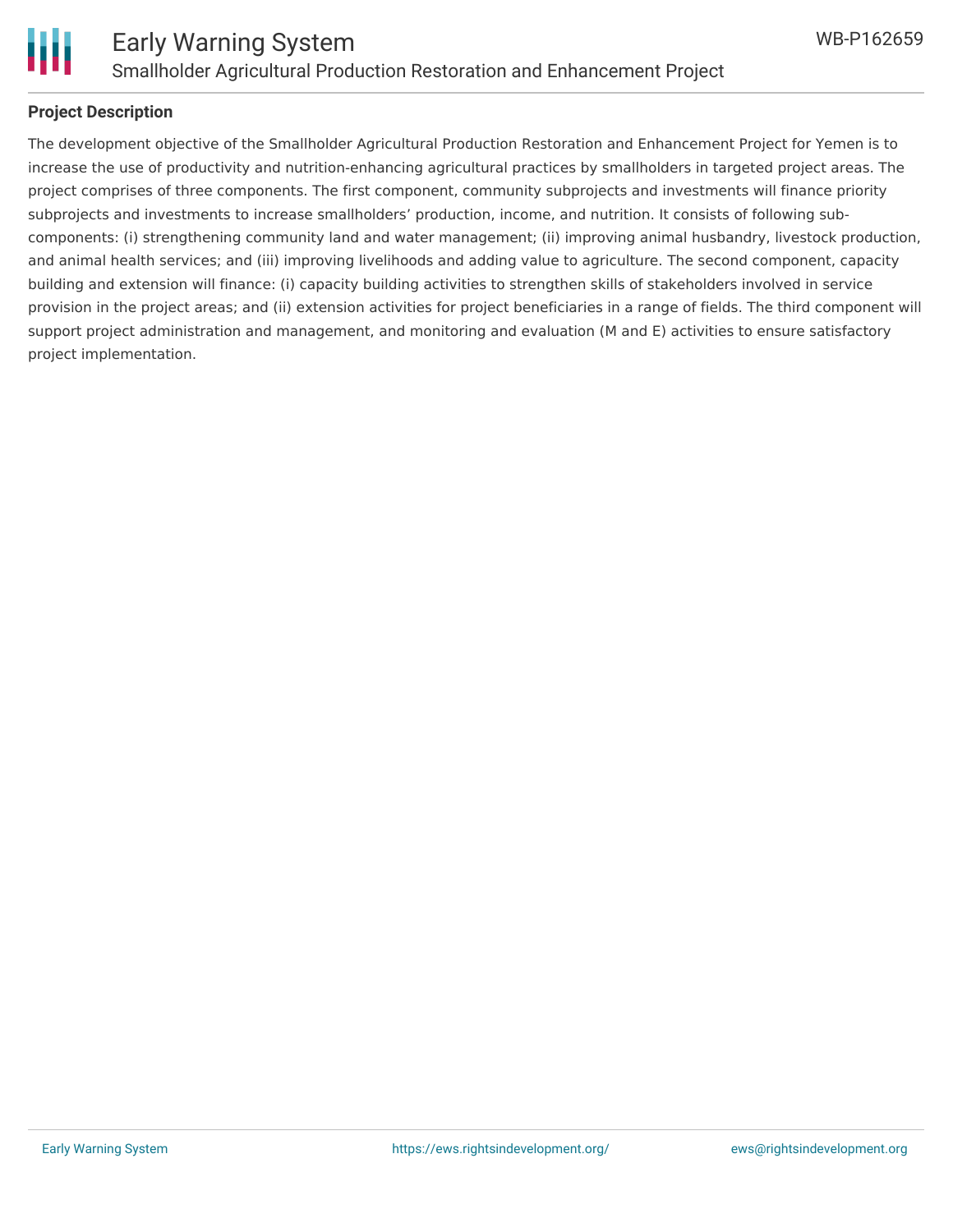

## Early Warning System Smallholder Agricultural Production Restoration and Enhancement Project

### **Investment Description**

World Bank (WB)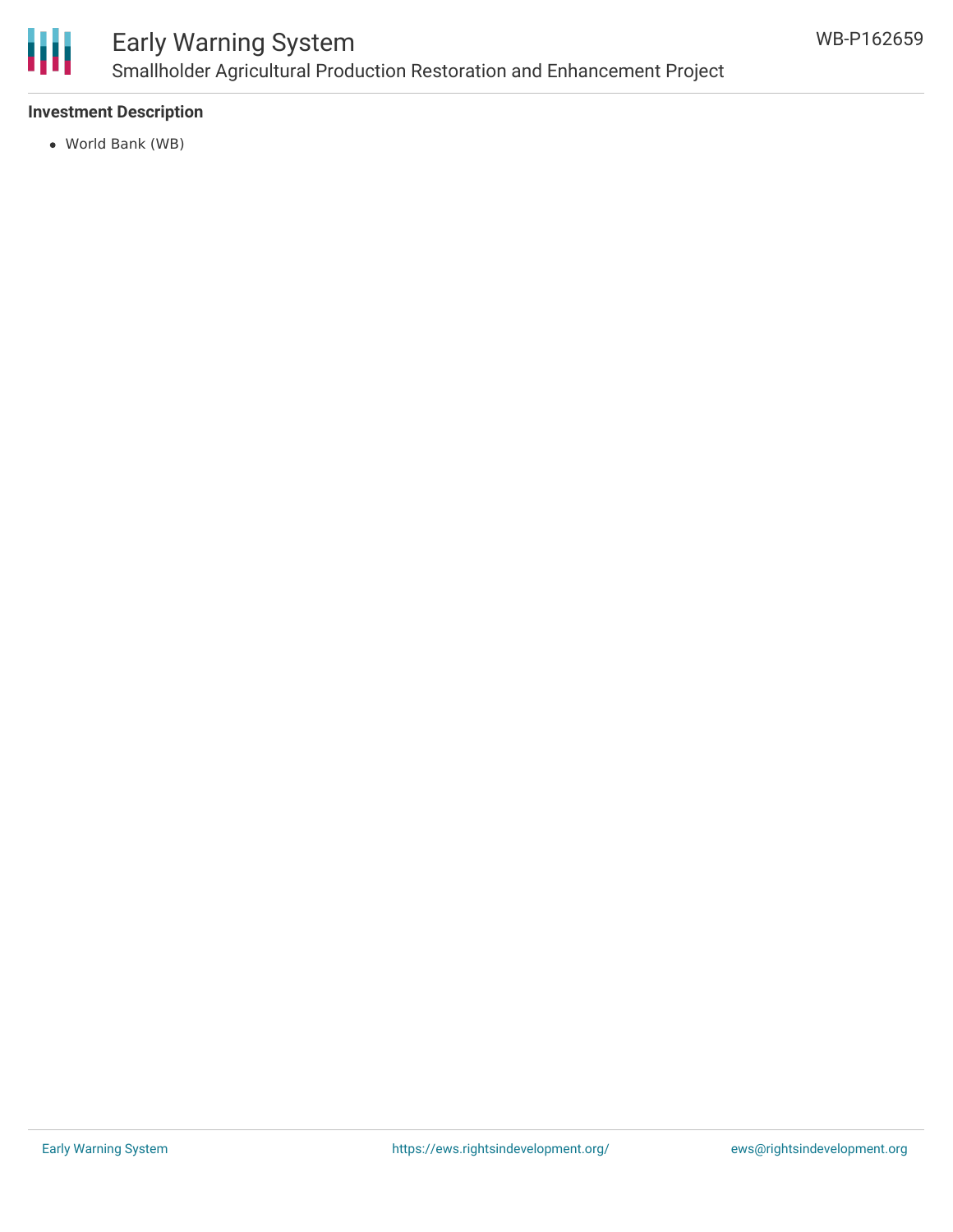

#### **Contact Information**

Food and Agriculture Organization of the United Nations (FAO) Salah Hajj Hassan FAO Representative in Yemen salah.elhajjhassan@fao.org

#### **ACCOUNTABILITY MECHANISM OF WORLD BANK**

The World Bank Inspection Panel is the independent complaint mechanism and fact-finding body for people who believe they are likely to be, or have been, adversely affected by a World Bank-financed project. If you submit a complaint to the Inspection Panel, they may investigate to assess whether the World Bank is following its own policies and procedures for preventing harm to people or the environment. You can contact the Inspection Panel or submit a complaint by emailing ipanel@worldbank.org. You can learn more about the Inspection Panel and how to file a complaint at: http://ewebapps.worldbank.org/apps/ip/Pages/Home.aspx.